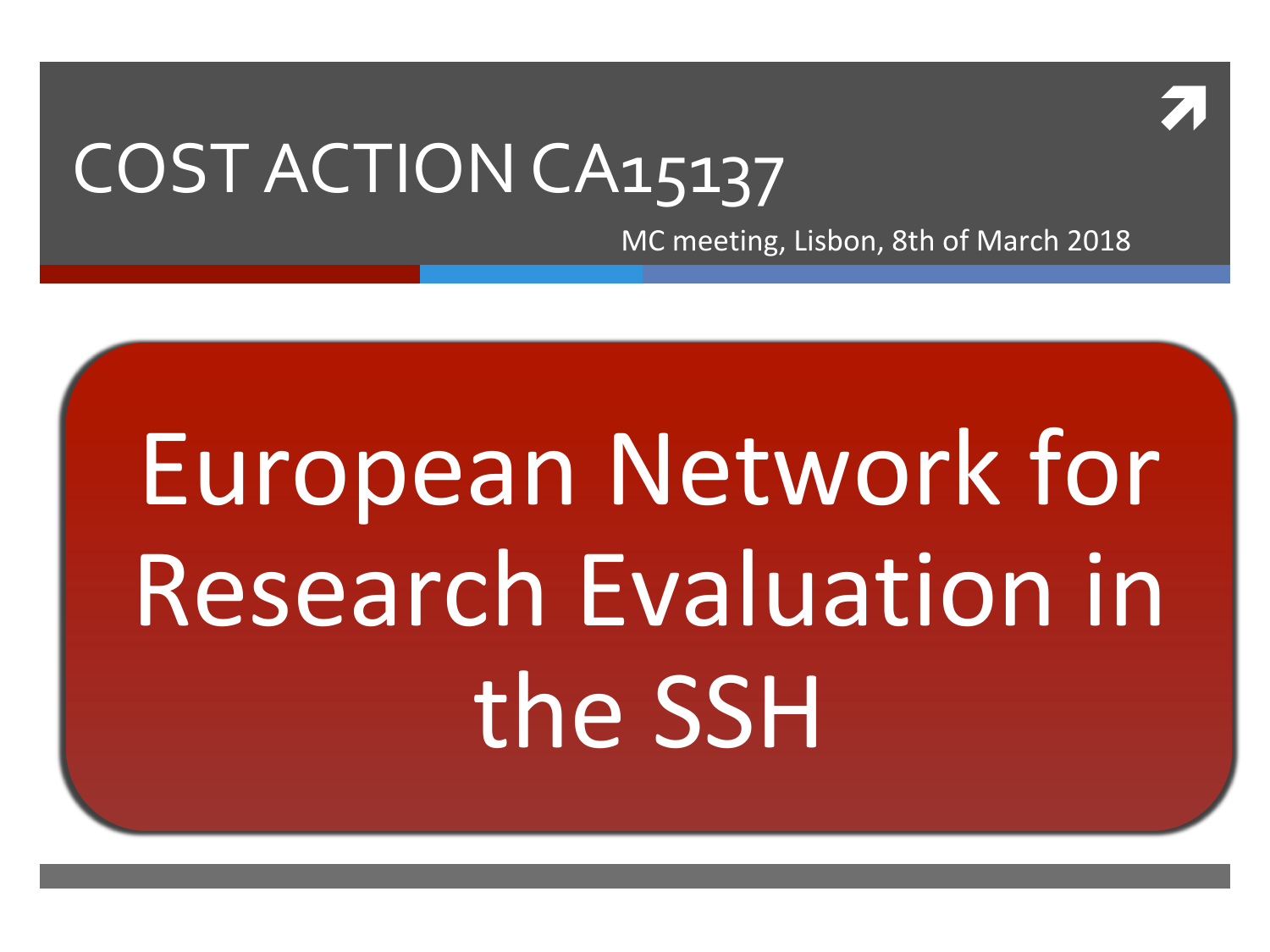### Work Group 4

- **Science Communication Officer**  $\overline{\phantom{a}}$
- Improvements on the existing website  $\overline{\mathcal{L}}$
- Planning of a full update of the website 7
- Create and print a flyer for distribution at conferences.  $\overline{\mathcal{L}}$
- Put the separate Zotero bibliographies online in a single  $\overline{\phantom{a}}$ open resource.
- Planning of future newsletters  $\overline{\phantom{a}}$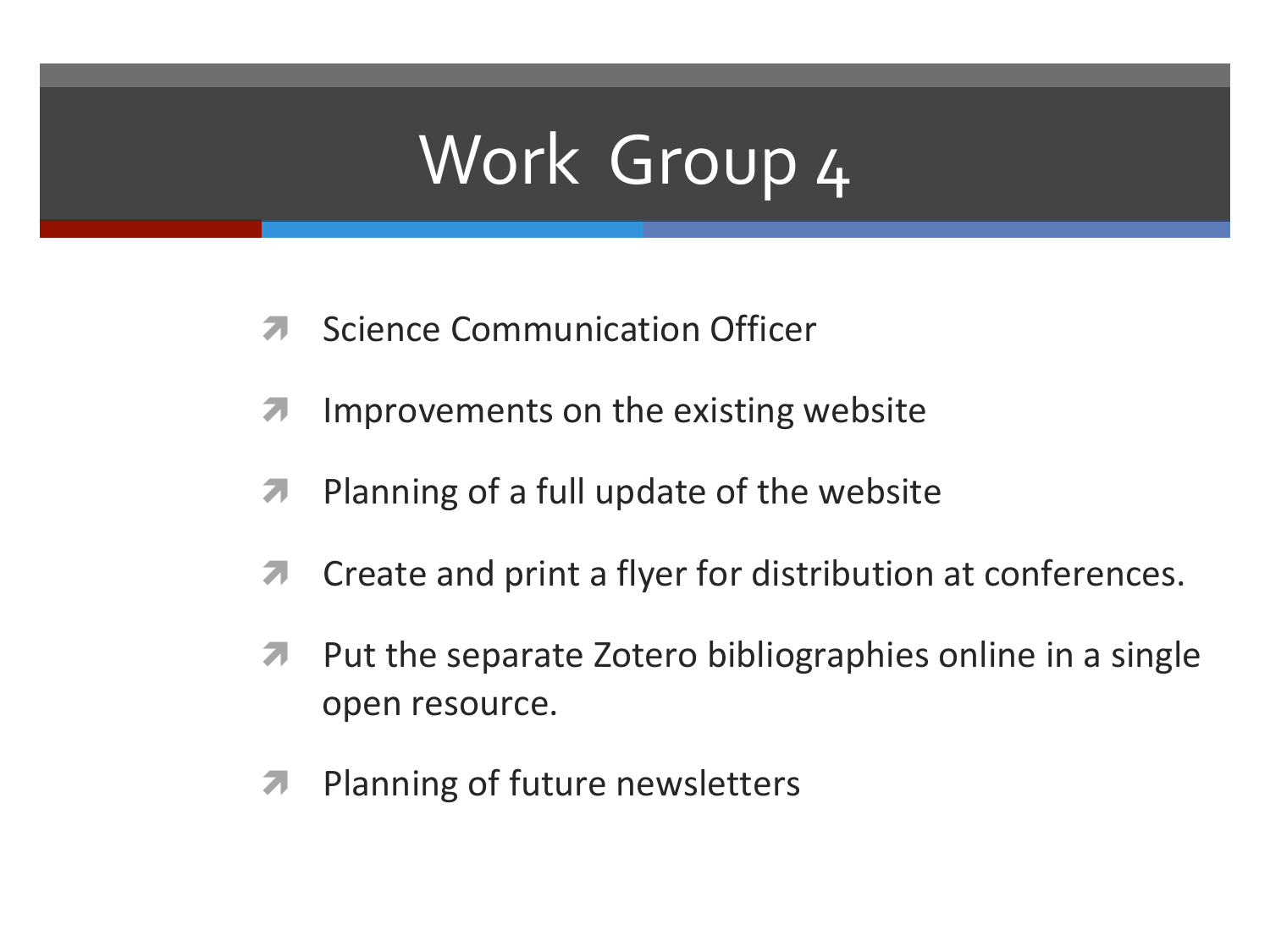#### Science Communication Manager

 $\sqrt{ }$  What's it all about?

*A* A word on the newsletters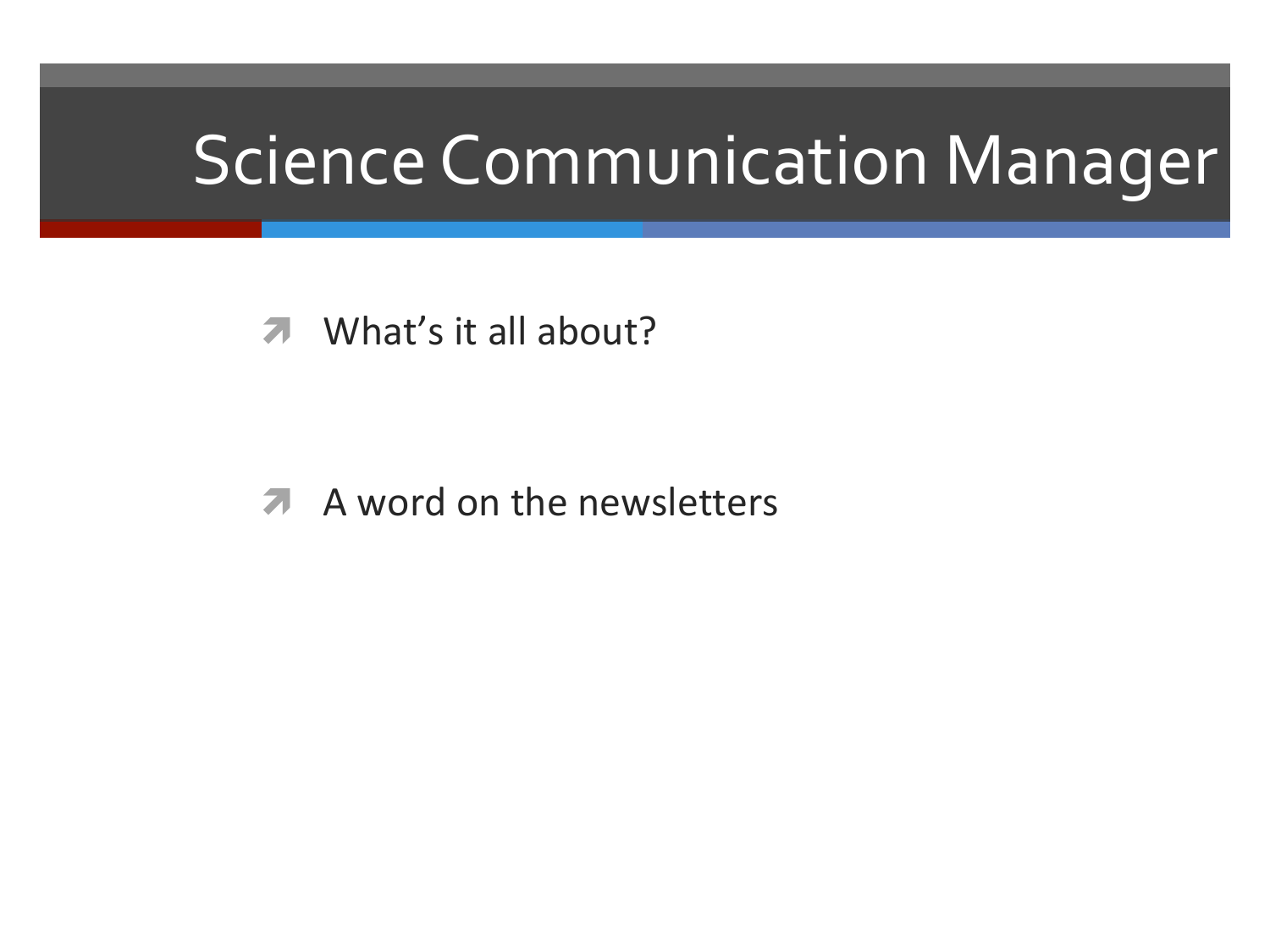#### Website update

- $\lambda$  Back up files and database and then safely update all the software
- *I* Repair the content added by your team for example the DOWNLOADS submenu is broken, ENRESSH NEWSLETTERS menu item has no icon
- $\mathcal I$  Optimize the page for higher performance minimize and compress all script files to meet the latest standards
- $\mathcal N$  Modify MEMBERS page your team has grown since we've been working on the page and we can see you're upload big sized images. We could rewrite the loop that displays members and force it to use small, resized and compressed versions of images. This would make the MEMBERS page load many times faster.
- $\mathcal I$  Install a plugin that resizes and compresses images on the fly it takes care of uploading too big images by itself. All newly uploaded pictures will be compressed automaticly on the server side.
- *I* Configure SSL certificate for secure https connection lately Google started to encourage websites to use SSL
- $\lambda$  CloudFlare CDN configuration for further speed improvement
- *I* Google Analytics and Search Console integration for you to monitor website traffic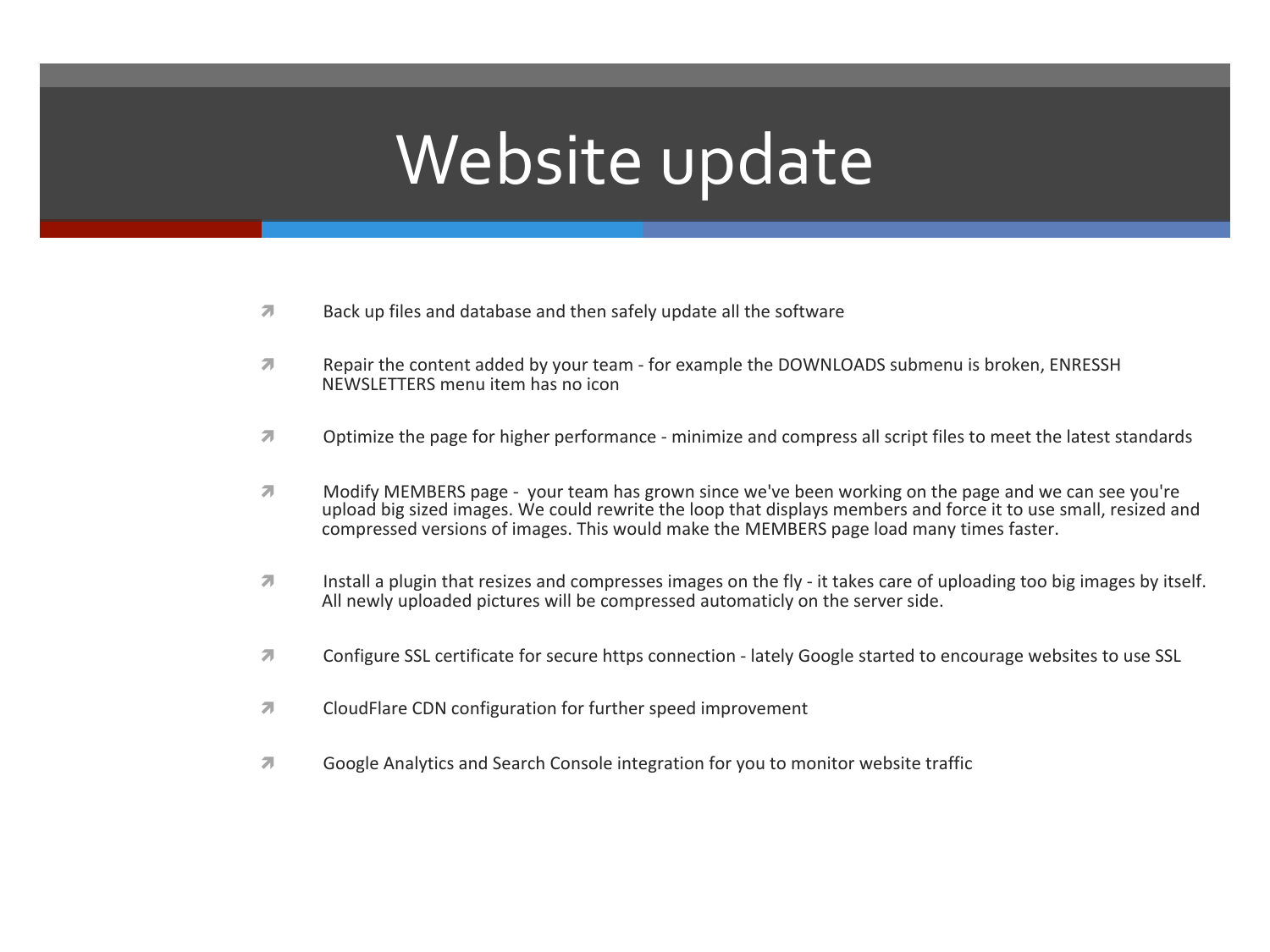## Flyer

**7** Two volunteers, but we need content!